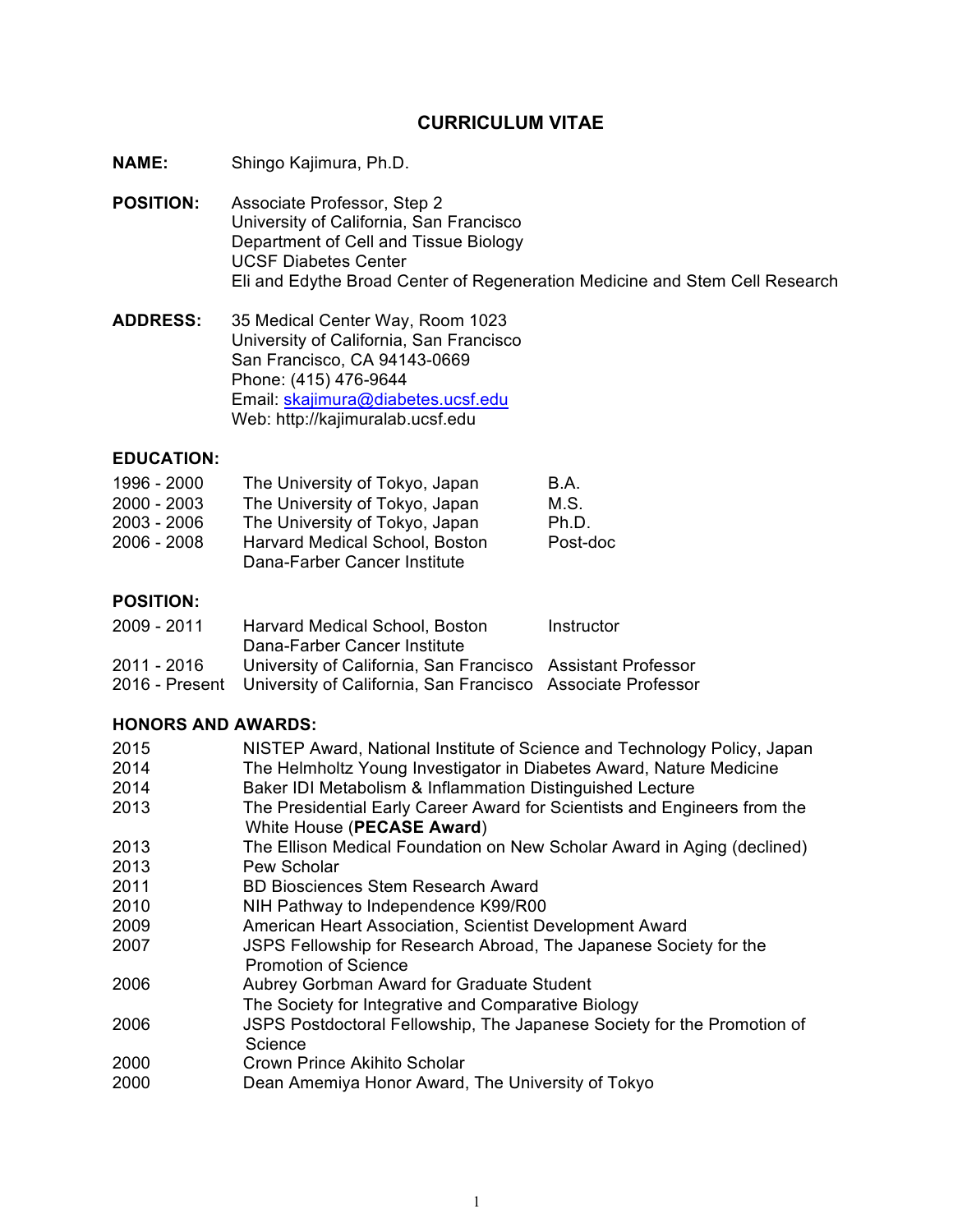#### **PROFESSIONAL ORGANIZATIONS:**

2010 - Present American Diabetes Association

#### **EDITORIAL BOARD:**

2013 - Present Molecular Metabolism 2015 - Present Molecular and Cellular Biology 2016 - Present Journal of Clinical Investigation Insight

#### **KEYWORDS/AREAS OF INTEREST:**

Obesity, metabolic syndrome, diabetes, adipocyte development, gene transcription, epigenetics, mitochondrial homeostasis

### **PEER REVIEWED PUBLICATIONS:**

1. Altshuler-Keylin S, Shinoda K, Hong H, Hasegawa Y, Ikeda K, Yang Y, Perera RM, Debnath J, & Kajimura S. (2016) Beige adipocyte maintenance is regulated by autophagy-induced mitochondrial clearance. *Cell Metabolism* 24(3):402-19. PMC5023491

[Research highlight in *Cell Metabolism* 2016; *Nature Reviews Endocrinology 2016*]

- 2. Inagaki T, Sakai J, & Kajimura S. (2016) Transcriptional and epigenetic control of brown and beige adipose cell fate and function. *Nature Review Molecular Cell Biology* (8):480-95. PMC4956538
- 3. Chondronikola M, Volpi E, Børsheim E, Porter C, Saraf MK, Annamalai P, Yfanti C, Chao T, Wong D, Shinoda K, Labbė SM, Hurren NM, Cesani F, Kajimura S, & Sidossis LS. (2016) Brown adipose tissue activation is linked to distinct systemic effects on lipid metabolism in humans. *Cell Metabolism* 23(6):1200-6. PMC4967557
- 4. Ohyama K, Nogusa Y, Shinoda K, Suzuki K, Bannai M. & Kajimura S. (2016) A synergistic anti-obesity effect by a combination of capsinoids and cold temperature through promoting beige adipocyte biogenesis. *Diabetes* 65(5):1410-23. PMC4839206

[Research highlight in *Nature Reviews Endocrinology 2016*]

- 5. Camarda R, Zhou AY, Kohnz RA, Balakrishnan S, Mahieu C, Anderton B, Eyob H, Kajimura S, Tward A, Krings G, Nomura DK, & Goga A. (2016) Inhibition of fatty acid oxidation as a therapy for MYC-overexpressing triple-negative breast cancer. *Nature Medicine* (4):427-32. PMC4892846
- 6. Svensson KJ, Long JZ, Jedrychowski MP, Cohen P, Lo JC, Serag S, Kir S, Shinoda K, Tartaglia JA, Rao RR, Chédotal A, Kajimura S, Gygi SP, & Spiegelman BM. (2016) A secreted Slit2 fragment regulates adipose tissue thermogenesis and metabolic function. *Cell Metabolism* 23(3):454-66. PMC4785066
- 7. Klionsky DJ et al., (2016) Guidelines for the use and interpretation of assays for monitoring autophagy (3rd edition). *Autophagy* 12(1):1-222. PMC4835977
- 8. Shinoda K, Ohyama K, Hasegawa Y, Chang H-Y, Ogura M, Sato A, Hong H, Hosono T, Sharp LZ, Scheel DW, Graham M, Ishihama Y, & Kajimura S. (2015) Phosphoproteomics Identifies CK2 as a negative regulator of beige adipocyte thermogenesis and energy expenditure. *Cell Metabolism* 22(6):997-1008.

[Research highlight in *Cell Metabolism* 2015]

9. Shinoda K, Luijten IHN, Hasegawa Y, Hong H, Sonne SB, Xue R, Chondronikola M, Kim M, Cypess AM, Tseng Y, Nedergaard J, Sidossis LS, & Kajimura S. (2015) Genetic and functional characterization of clonally-derived adult human brown adipocytes. *Nature Medicine* 21(4):389-94. PMC4427356 [Research highlight in *Nature Medicine* 2015]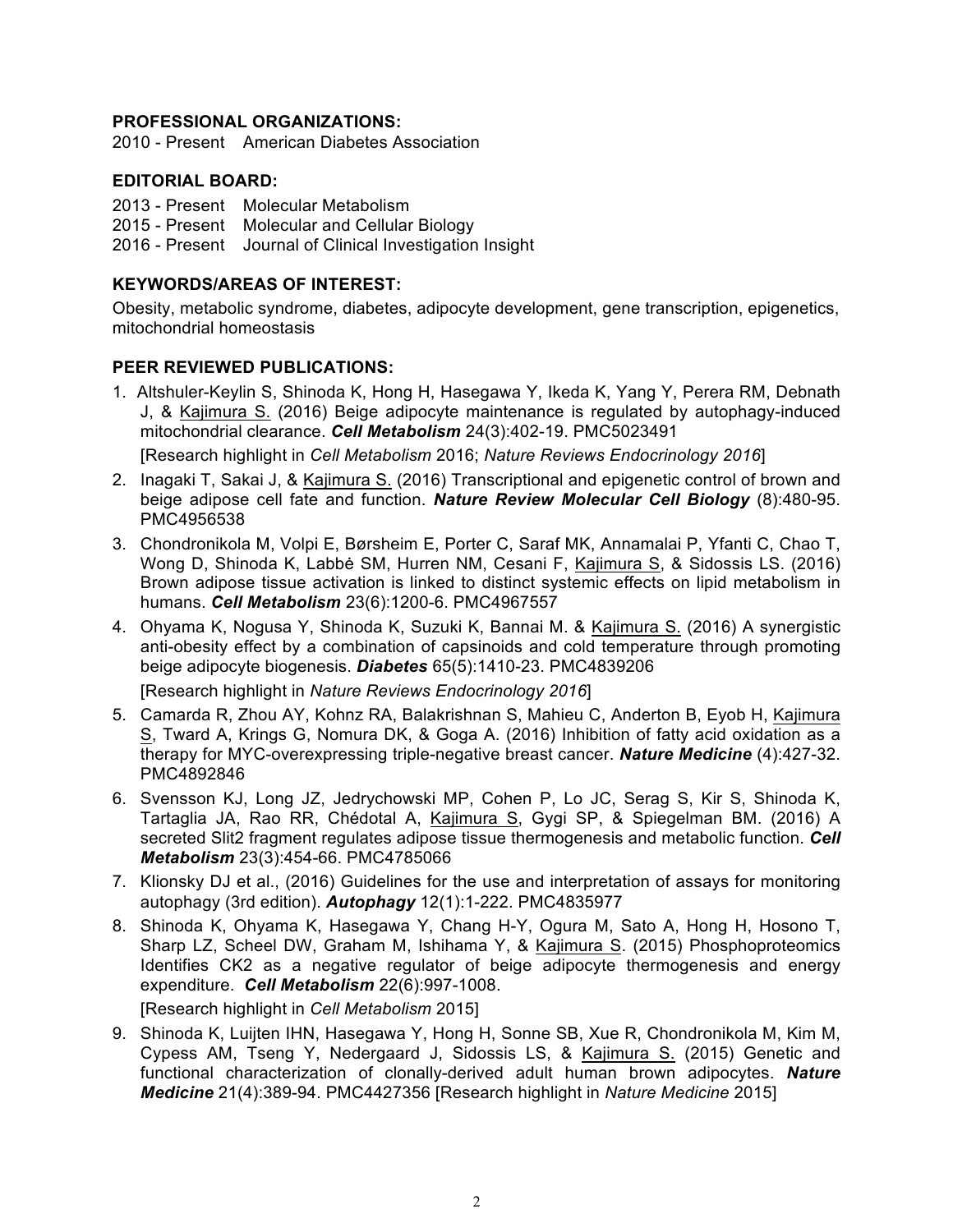- 10. Kazak K, Chouchani ET, Jedrychowski MP, Erickson BK, Shinoda K, Cohen P, Vetrivelan R, Lu GZ, Laznik-Bogoslavski D, Hasenfuss SC, Kajimura S, Gygi SP, & Spiegelman BM. (2015) A creatine-driven substrate cycle enhances energy expenditure and thermogenesis in beige fat. *Cell* 163 (3): 643–55. PMC4656041
- 11. Kajimura S, Spiegelman BM, & Seale P. (2015) Brown and beige fat: Physiological roles beyond heat-generation. *Cell Metabolism* 22(4):546-59 (Review) PMC4613812
- 12. Sidossis L, & Kajimura S. (2015) Brown and beige fat in humans: thermogenic adipocytes that control energy and glucose homeostasis. *Journal of Clinical Investigation***.** 125(2):478-86. PMC4319444
- 13. Abe Y, Rozqie R, Matsumura Y, Kawamura T, Nakaki R, Tsurutani Y, Tanimura-Inagaki K, Shiono A, Magoori K, Nakamura K, Ogi S, Kajimura S, Kimura H, Tanaka T, Fukami K, Osborne TF, Kodama T, Aburatani H, Inagaki T, & Sakai J. (2015) JMJD1A is a signalsensing scaffold that regulates acute chromatin dynamics via SWI/SNF association for thermogenesis. *Nature Communications* 7;6:7052. PMC4432656
- 14. Oh CM, Namkung J, Go Y, Shong KE, Kim K, Kim H, Park BY, Lee HW, Jeon YH, Song J, Shong M, Yadav VK, Karsenty G, Kajimura S, Lee IK, Park S, & Kim H. (2015) Regulation of systemic energy homeostasis by serotonin in adipose tissues *Nature Communications*  13;6:6794. PMC4403443
- 15. Güller I, McNaughton S, Crowley T, Gilsanz V, Kajimura S, Watt M, & Russell AP. (2015) Comparative analysis of microRNA expression in mouse and human brown adipose tissue. *BMC Genomics.* 16(1):820. PMC4617708
- 16. Kajimura S. Promoting brown and beige adipocyte biogenesis through the PRDM16 pathway. **Int J Obesity** Suppl. 2015 Aug;5(Suppl 1):S11-4. (Review)
- 17. Galmozzi A\*, Sonne SB\*, Keylin S, Hasegawa Y, Shinoda K, Luijten I, Chang JW, Sharp LZ, Cravatt BF, Saez E, & Kajimura S. (2014) ThermoMouse: an *in vivo* model to identify modulators of UCP1 expression in brown adipose tissue. *Cell Reports* S2211-1247. PMC4268417

[Research highlight *in Nature Biotech 2014; Biotechnology 2014*, Selected in *Faculty1000*]

- 18. Gridley T. & Kajimura S. (2014) Lightening up a notch: Notch regulation of energy metabolism. *Nature Medicine* 20(8):811-2. (Review) PMC4431689
- 19. Cohen P, Levy JD, Zhang Y, Frontini A, Kolodin DP, Svensson KJ, Lo JC, Zeng X, Ye L, Khandekar MJ, Wu J, Gunawardana SC, Banks AS, Camporez JP, Jurczak MJ, Kajimura S, Piston DW, Mathis D, Cinti S, Shulman GI, Seale P, & Spiegelman B.M. (2014) Ablation of PRDM16 and Beige Adipose Causes Metabolic Dysfunction and a Subcutaneous to Visceral Fat Switch. *Cell* 156(1-2):304-16. PMC3922400
- 20. Ohyama K, Nogusa Y, Suzuki K, Shinoda K, Kajimura S, & Bannai M. (2014) A combination of exercise and capsinoids supplementation additively suppresses diet-induced obesity by increasing energy expenditure in mice. *Am J Physiol Endocrinol Metab.* 308(4):E315-23. PMID25516550
- 21. Kajimura S, & Saito M. (2014) A New Era in BAT Biology: Molecular control of brown fat development and energy homeostasis. *Annual Review of Physiology* 76:225-49. (Review) PMC4090362
- 22. Ohno H, Shinoda K, Ohyama K, Sharp LZ, & Kajimura S. (2013) EHMT1 controls brown adipose cell fate and thermogenesis through the PRDM16 complex. *Nature* 504(7478):163- 67. PMC3855638

[Research highlight *in Cell Metabolism* 2014, Selected in *Faculty1000*, NIH director's blog]

23. Gilsanz V, Hu HH, & Kajimura S. (2013) Relevance of brown adipose tissue in infancy and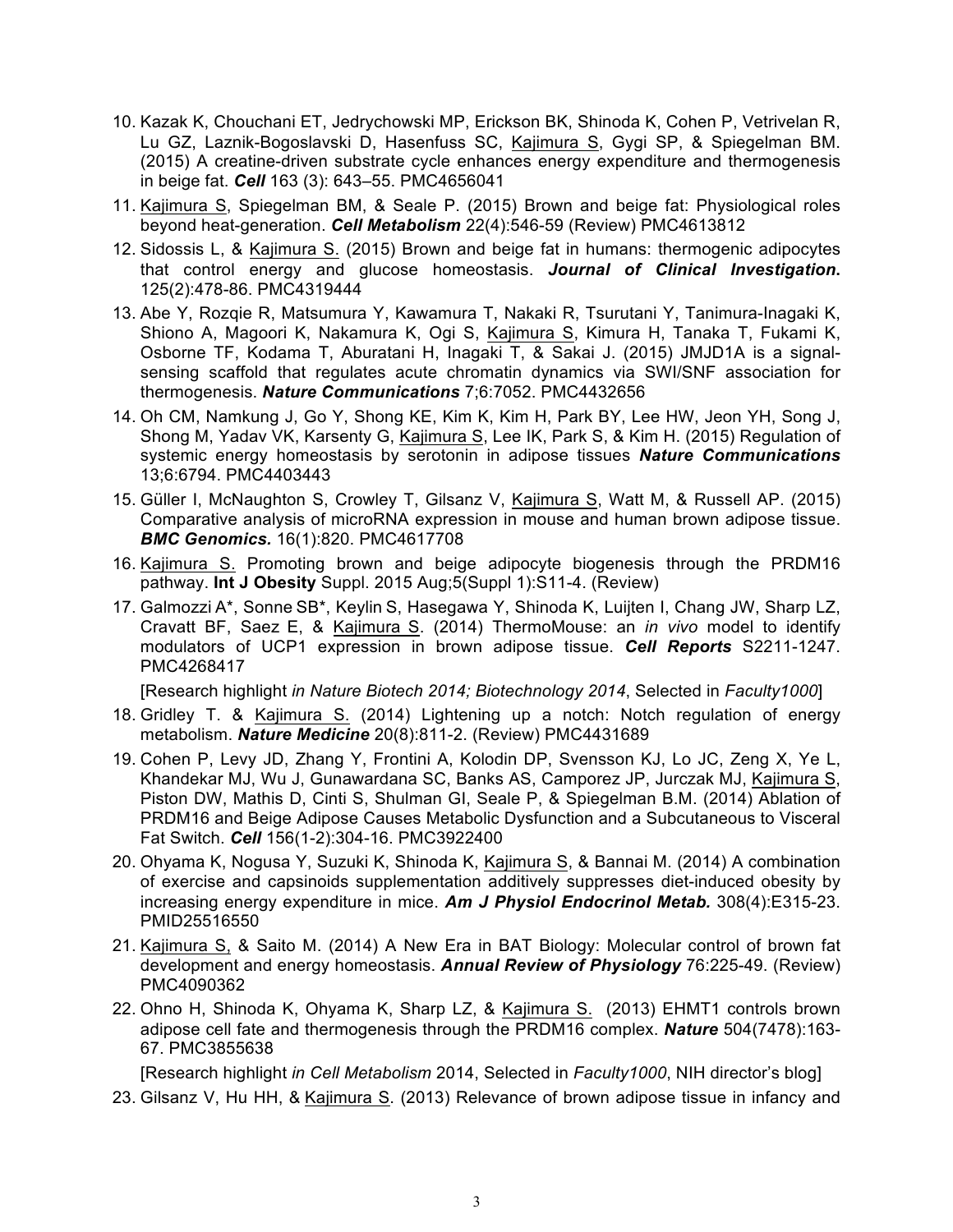adolescence. *Pediatric Research* (1):3-9. PMC3614088

- 24. Aune LU, Ruiz L, & Kajimura S. (2013) Isolation of stromal vascular cells and differentiation of preadipocytes to beige/brite cells. *J. Vis. Exp.* (73). doi: 10.3791/50191. PMC3641667
- 25. Ohno H., Shinoda K., Spiegelman B.M. & Kajimura S. (2012) PPARγ agonists induce a white-to-brown fat conversion through stabilization of PRDM16 protein. *Cell Metabolism*  15(3), 395-404. PMC3410936
- 26. Sharp LZ, Shinoda K, Ohno H, Scheel DW, Tomoda E, Ruiz L, Hu H, Wang L, Pavlova Z, Gilsanz V, & Kajimura S. (2012) Human BAT possesses molecular signatures that resemble beige/brite cells. *PLOS One* 7(11): e49452. PMC3500293
- 27. Kang S, Akerblad P, Kiviranta, R, Gupta RK, Kajimura S, Griffin MJ, Baron R, & Rosen ED. (2012) Regulation of Early Adipose Commitment by Zfp521. *PLOS Biology* Nov;10(11):e1001433. PMC3507953
- 28. Boström P, Wu J, Jedrychowski MP, Korde A, Ye L, Lo J, Rasbach KA, Boström EA, Kajimura S, Zingaretti MC, Vind BF, Tu H, Cinti S, Højlund K, Gygi SP, & Spiegelman BM. (2012) A PGC1α-dependent myokine that drives browning of white fat and thermogenesis. *Nature* 481(7382), 463-468. PMC3522098 [Selected in *Faculty1000*]
- 29. Koncarevic A, Kajimura S, Cornwall-Brady M, Andreucci A, Pullen A, Davies M, Sako D, Liu J, Kumar R, Burton R, Tomkinson K, Baker T, Umiker B, Monnell T, Grinberg AV, Liharska K, Underwood KW, Ucran JA, Howard E, Barberio J, Spaits M, Spiegelman BM, Seehra J, & Lachey J. (2012) A novel therapeutic approach to treating obesity through modulation of TGFβ signaling. *Endocrinology* 153(7), 3133-3146. PMC3791434
- 30. Seale P, Conroe H, Estall JL, Kajimura S, Frontini A, Ishibashi J, Cohen P, Cinti S, & Spiegelman BM. (2011) Prdm16 determines the thermogenic program of subcutaneous white adipose tissue. *Journal of Clinical Investigation* 121(1), 96-105. PMC3007155
- 31. Kamei H, Ding Y, Kajimura S, Wells M, Chiang P, & Duan C. (2011) Role of IGF signaling in catch-up growth and accelerated temporal development in zebrafish embryos in response to oxygen availability. *Development* 138(4), 777-786. PMID21266413
- 32. Choi JH, Banks AS\*, Estall JL\*, Kajimura S\*, Boström P, Laznik D, Ruas JL, Chalmers MJ, Kamenecka TM, Blüher M, Griffin PR, & Spiegelman BM. (2010) Anti-diabetic drugs inhibit obesity-linked phosphorylation of PPARgamma by Cdk5. *Nature* 466(7305), 451-456. PMC2987584 [Selected in *Faculty1000*]
- 33. Kajimura S, Seale P. & Spiegelman B.M. (2010) Transcriptional control of brown fat development*. Cell Metabolism* 11(4), 257-62. (Review) PMC2857670
- 34. Kajimura S, Seale P, Kubota K, Lunsford E, Frangioni JV, Gygi SP, & Spiegelman BM. (2009) Initiation of myoblast to brown fat switch by a PRDM16-C/EBP-β transcriptional complex. *Nature* 460(7259), 1154-8. PMC2754867

[Research highlight in *Nature* 2009; *Cell* 2009; *Science* 2009, Selected in *Faculty1000*]

- 35. Seale P, Kajimura S, & Spiegelman BM. (2009) Transcriptional control of brown adipocyte development and physiolo.gical function--of mice and men. *Genes and Development* 23(7), 788-797. (Review) PMC2763499
- 36. Seale P, Bjork B, Yang W, Kajimura S, Kuang S, Scime A, Devarakonda S, Chin S, Conroe H, Rudnicki MA, Beier DR, & Spiegelman BM. (2008) PRDM16 controls a brown fat/skeletal muscle developmental switch. *Nature* 454(7207),961-7. PMC2583329 [*Faculty1000*]
- 37. Kajimura S, Seale P, Tomaru T, Erdjument-Bromage H, Cooper MP, Ruas JL, Chin S, Tempst P, Lazar MA, & Spiegelman BM. (2008) Regulation of the brown and white fat gene programs through a PRDM16/CtBP transcriptional complex. *Genes and Development* 22(10), 1397-1409. PMC2377193 [Research highlight in *Genes Dev. 2008*]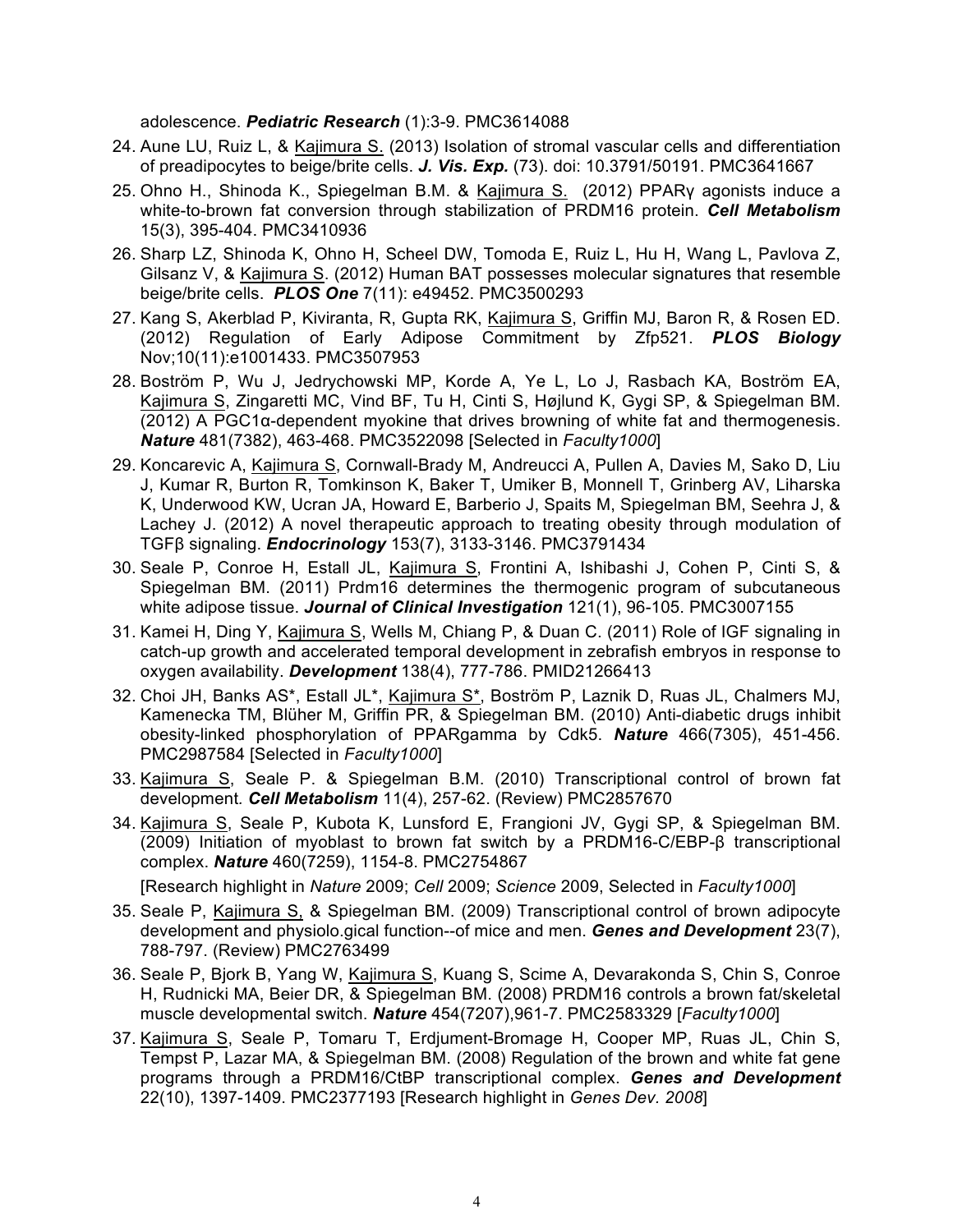- 38. Seale P\*, Kajimura S\*, Yang W, Chin S, Rohas LM, Uldry M, Tavernier G, Langin D, & Spiegelman BM. (2007) Transcriptional control of brown fat determination by PRDM16. *Cell Metabolism* 6(1), 38-54. PMC2564846 (\* co-first author)
- 39. Cooper MP, Uldry M, Kajimura S, Arany Z, & Spiegelman BM. (2008) Modulation of PGC-1 coactivator pathways in brown fat differentiation through LRP130. *J. Biol. Chem.* 283(46), 31960-7. PMC2581541
- 40. Kajimura S, & Duan C. (2007) Insulin-like growth factor-binding protein-1: an evolutionarily conserved fine tuner of insulin-like growth factor action under catabolic and stressful conditions. *J. Fish. Biol.* 71, 309-25. (Review)
- 41. Takahashi H, Prunet P, Kitahashi T, Kajimura S, Hirano T, Grau EG, & Sakamoto T. (2007) Prolactin receptor and proliferating/apoptotic cells in esophagus of the mozambique tilapia in fresh water and in seawater. *Gen. Comp. Endocrinol.* 152(2), 326-31. PMID17418192
- 42. Kajimura S, Aida K, & Duan C. (2006) Understanding hypoxia-induced gene expression in early development: *In vivo* and *in vitro* analysis of HIF-1-regulated zebrafish IGFBP-1 gene expression. *Molecular and Cellular Biology* 26(3), 1142-55. PMC1347021
- 43. Kajimura S, Aida K, & Duan C. (2005) IGF binding protein-1 mediates hypoxia-induced embryonic growth retardation and developmental delay. *Proc. Natl. Acad. Sci. U S A.* 102(4), 1240-5. PMC545835
- 44. Kajimura S, Seale AP, Hirano T, Cooke IM, & Grau EG. (2005) Physiological concentrations of ouabain rapidly inhibit prolactin release from the tilapia pituitary. *Gen. Comp. Endocrinol.* 143(3), 240-50. PMID15922343 [Research highlight in *Am J Physiol 2005]*
- 45. Kajimura S, Kawaguchi N, Kaneko T, Kawazoe I, Hirano T, Visitacion N, Grau EG, & Aida K. (2004) Identification of the growth hormone receptor in an advanced teleost, *Oreochromis mossambicus*: with special reference to its distinct expression pattern in the ovary. *Journal of Endocrinology* 181(1), 65-76. PMID15072567
- 46. Kajimura S, Hirano T, Moriyama S, Vakkuri O, Leppaluoto J, Hirano T, & Grau EG. (2004) Changes in plasma concentrations of immunoreactive ouabain in the tilapia in response to changing salinity: Is ouabain a hormone in fish? *Gen. Comp. Endocrinol.* 135(1), 90-9. PMID14644648 [Research highlight in *Am J Physiol 2004]*
- 47. Kajimura S, Hirano T, Visitacion N, Moriyama S, Aida K, & Grau EG. (2003) Dual mode of cortisol action on GH/IGF-I/IGFBPs in the tilapia, *Oreochromis mossambicus*. *Journal of Endocrinology* 178(1), 91-9. PMID 12844340
- 48. Uchida K, Yoshikawa-Ebesu JS, Kajimura S, Yada T, Hirano T, & Grau EG. (2004) *In vitro* effects of cortisol on the release and gene expression of prolactin and growth hormone in the tilapia, *Oreochromis mossambicus*. *Gen. Comp. Endocrinol.* 135(1), 116-25. PMID14644651
- 49. Uchida K, Kajimura S, Riley LG, Hirano T, Aida K, & Grau EG. (2003) Effects of fasting on growth hormone/insulin-like growth factor I axis in Mozambique tilapia, *Oreochromis mossambicus*. *Comp. Biochem. Physiol. A.* 134(2), 429-39. PMID12547273
- 50. Seale AP, Riley LG, Leedom TA, Kajimura S, Dores RM, Hirano T, & Grau EG. (2002) Effects of environmental osmolality on release of prolactin, growth hormone and ACTH from the tilapia pituitary. *Gen. Comp. Endocrinol.* 128(2), 91-101. PMID12392682
- 51. Yada T, Uchida K, Kajimura S, Azuma T, Hirano T, & Grau EG. (2002) Immunomodulatory effects of prolactin and growth hormone in immune system in the tilapia, *Oreochromis mossambicus*. *Journal of Endocrinology* 173(3), 483-92. PMID12065238
- 52. Kajimura S, Uchida K, Yada T, Aida K, Hirano T, & Grau EG. (2002) Effects of insulin-like growth factors (IGF-I and -II) on growth hormone and prolactin release and gene expression